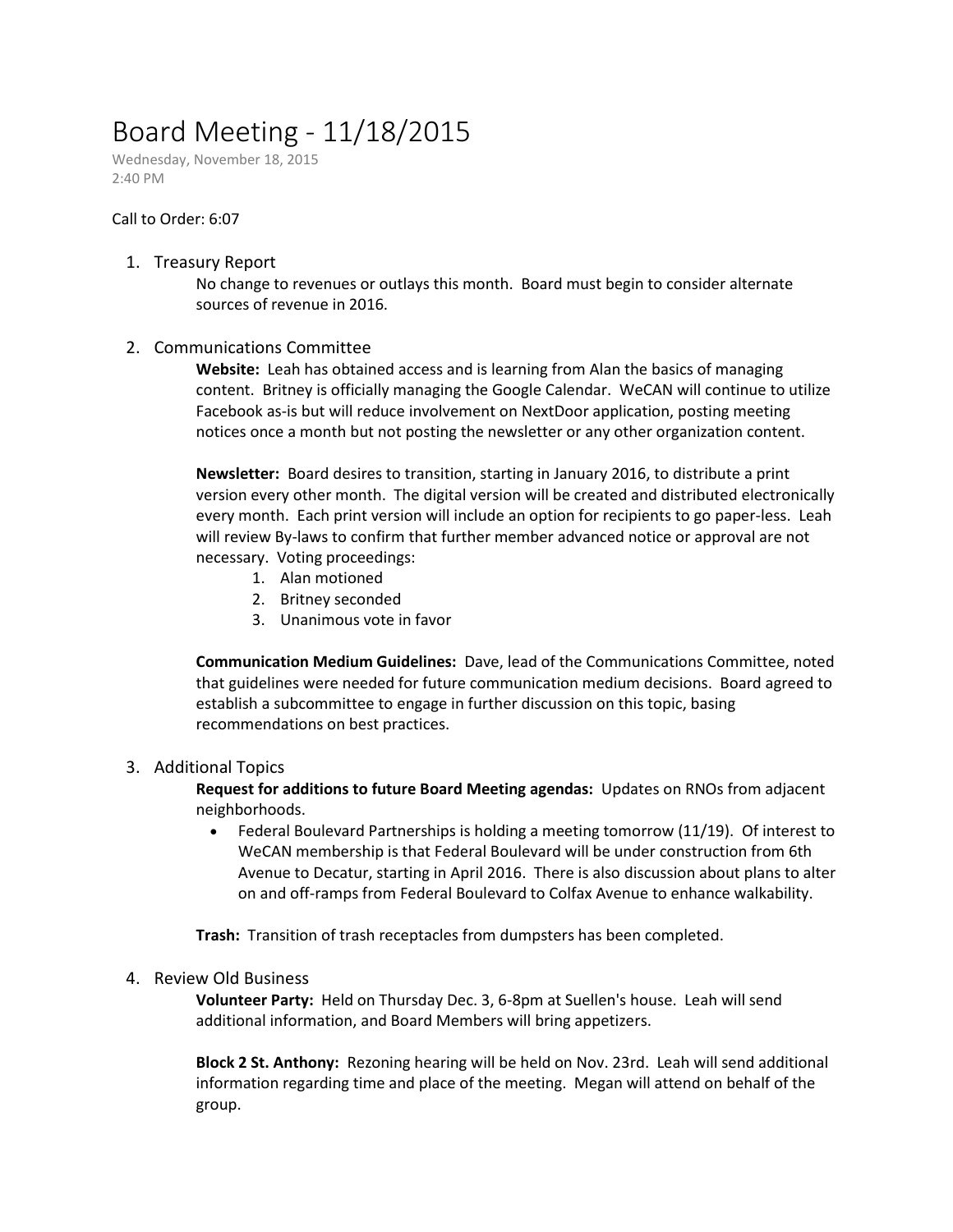**Alamo update:** Understanding that opening date has been moved to Spring 2017, so it is not a priority to identify potential fundraising or volunteering opportunities, outside of upcoming clean-up days and festival. Megan will contact Karla with details on these events as dates near. Leah recently attended the liquor and cabaret license meeting and cabaret license recently. Because no one attended in opposition, she believes that both licenses passed.

## 5. December Planning

## **General Meeting Agenda**:

- i. Denver Deserves Sidewalks (WalkDenver)
- ii. Lake Middle School community rep and principal coming to introduce themselves to the community
- iii. Board elections

# **Newsletter**:

- i. No specific requests for update, aside from calendar update recommendations
- ii. Consider McDonald's and Alamo as future sponsors

## 6. New Business

## **Project Discussion and Assignments continued**:

**Board positions:** Vice President role will remain Alan for now. Natalie was not interested in fulfilling this role, but Leah will ask her again. Every board member will rotate and volunteer taking notes at General Membership meetings for one month out of the next year. Suellen will ask Barb whether will continue to be President Emertius. Zoning action group and communication committee will be maintained. Board believes that branding/engagement/marketing, fundraising, and volunteer committees are necessary in the future, but no leaders have yet been identified. These open positions will be advertised in monthly newsletters to attract interested neighbors. Once commercial activity increases, Megan will serve as business liaison in future to support fundraising and joint volunteer efforts. Leah and Megan will meet in January to discuss establishment of a Welcoming committee.

## **Assignment of ownership to other items:**

- a. Cheltenham: ?
- b. Strive: ?
- c. Mi Casa Resource Center: ?
- d. Beth Jacobs and Yeshiva: Treasurer
- e. Michael Sapp: ?
- f. Councilman Paul Lopez: Dave
- g. Volunteers of America: Treasurer
- h. Colorado Coalition of the Homeless: Mary/Barb?
- i. Delores Project:
- j. Rocky Mountain Communities: Mary/Barb?
- k. Denver Housing Authority: Mary/Barb?
- l. Avondale: ?
- m. VFW: ?
- n. Stadium: Alan

## **Next Board Meeting New Business**: